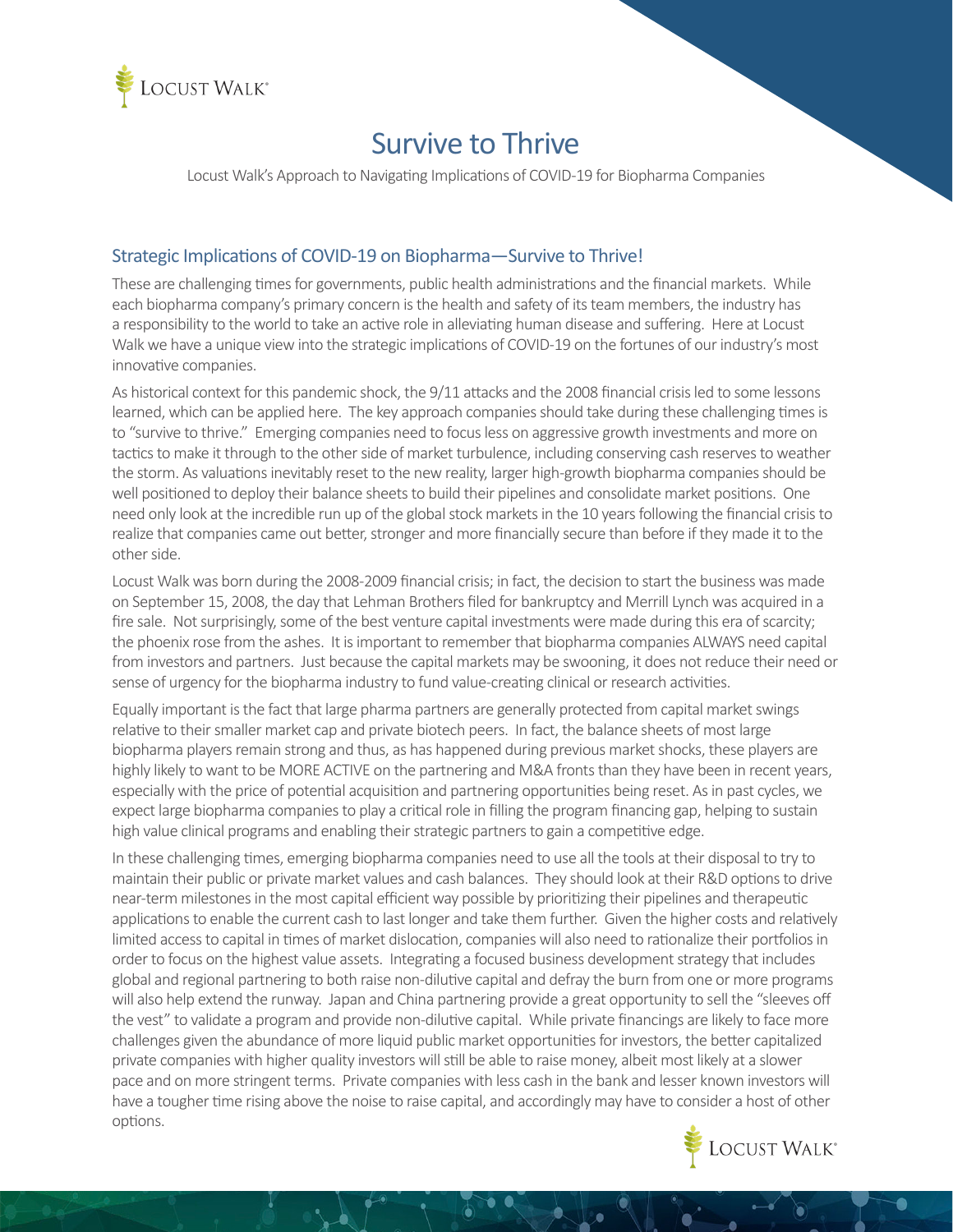We know that there are many questions and concerns relative to the prospects for success in the near term from different types of biopharma companies. We have compiled a list of recommendations by company type for management teams and boards to consider. As it has been since our founding during the last major economic crisis, Locust Walk stands prepared to help our clients through this turbulent time with actionable strategic recommendations and high-quality deal execution across strategic transactions and private placements. Please do not hesitate to reach out to discuss your specific situation further. Stay healthy, stay safe and stay strong.

#### Private Companies Backed by Top Tier and Deep Pocketed Investors

- In today's turbulent market, private companies may be valued at less than they were just a few weeks ago, although they do not have a publicly traded stock price to demonstrate that with clarity
- If they have an in-process round of financing ongoing, will likely need to be exposed to orthogonal or unique sources of capital to complete their round, including from Asia (it's ironic but those investors are still open for business as much as anyone else) because:
	- Often syndicate members (or even the lead) might pull out of a deal during these shocks
	- The previous "cross over round" is likely converted to an additional traditional private round since the crossover investors will likely spend more time with their already public companies as well as privates they previously funded which now may need to support
- If companies were planning on going public this year, that timeline will likely slip and might be pushed out indefinitely based upon experience from prior downturns (as the proverbial "window" which has been open for almost a decade, closes), and therefore will need to pursue additional private financing to bridge beyond the crisis
- Most of these companies previously eschewed partnerships and instead chose to go public with few if any partners preserving all that value for the public investors. That strategy should be reconsidered to expand the tools available to fund the operations and minimize the dilution of the next round of financing

#### Private Companies Backed by Family Offices or Less Deep Pocketed Institutional Investors

- A private company does not face the whiplash of publicly traded companies but capital flows away from private companies quicker than public companies, especially a company backed by lesser known investors
- Companies will need, even more than before the crisis, the "cash and cache" of a strategic partnership to fund operations and reduce the burn of development. To maximize the chance of success, companies should pursue a dual-track strategic partnership and private financing route in parallel to avoid the time and extra expense of trying one process first, failing, and then activating the second process
- While reverse mergers will become an increasingly attractive option for private companies and increasingly forced on smaller public companies, the competition for these "shells" is intense and can be distracting to a management team. In general, this can be a strategy to be pursued but a lower probability outcome should be expected.

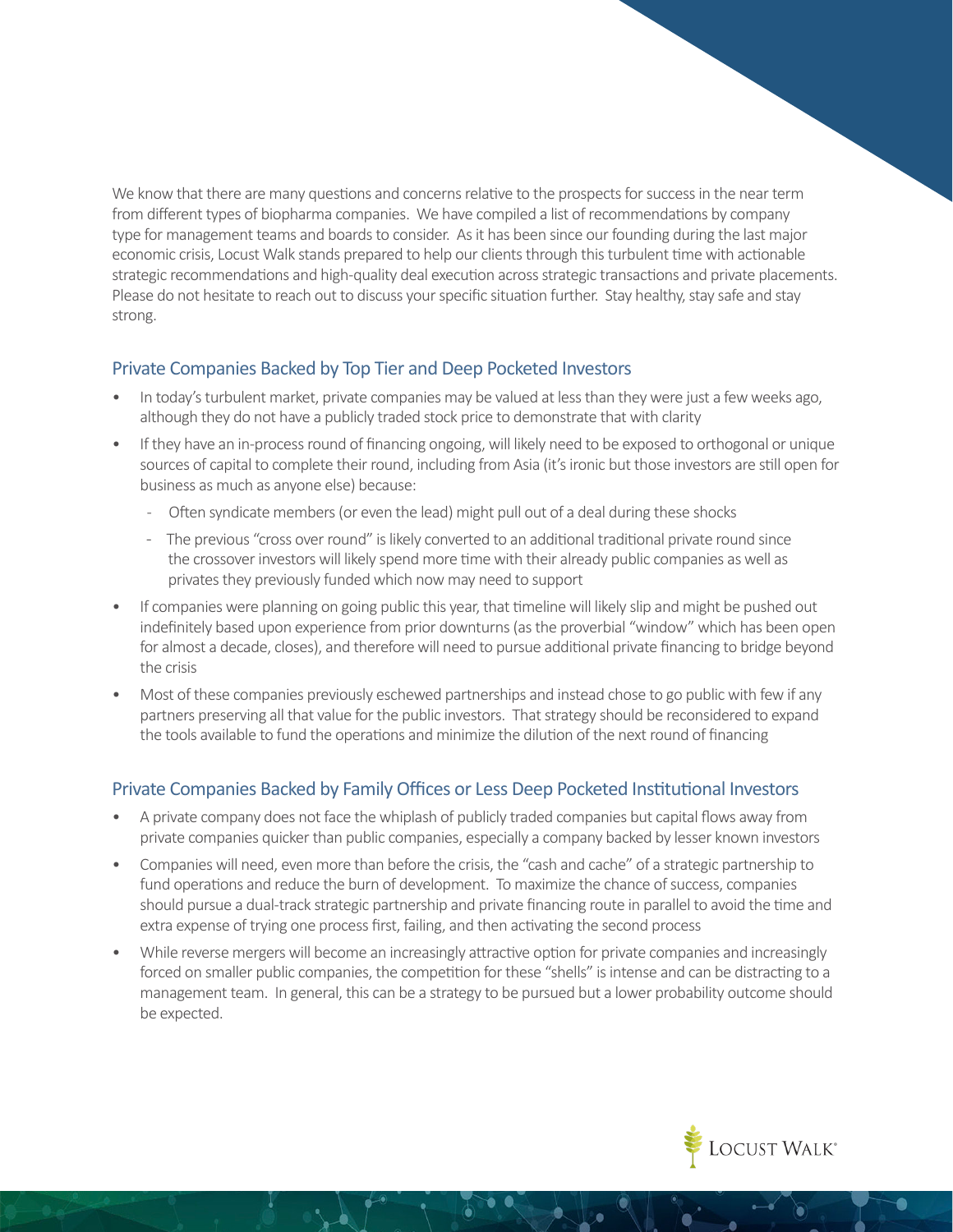## Public Companies with Market Caps Less Than \$200M

- Companies can raise capital by selling assets or equity. De facto, these companies will have lost a lot of value over the past few weeks and thus will not likely want to raise money from the public markets unless they are below one year of cash already. Many of these companies might have been worth far more than \$200M a few weeks ago. Thus, they need to consider raising capital through global and regional partnering to avoid dilutive capital raises
	- Global partnering for secondary assets is the best bet to maximize value and minimize dilution since often these assets have not been appreciated by the market. See our recently released white paper on this subject [\(linked here\)](https://www.locustwalk.com/deal-theory/)
	- Regional deals can provide needed cash and validation but will likely take longer. The data burden for regional deals is often higher, requiring clinical proof-of-concept
	- The savvier companies have maintained a regular BD dialogue across a range of topics so when they are ready to deal, they can
	- A full commercial assessment for the relevant assets in the relevant territories, scoped based on the stage of development, can accelerate a deal as well as increase deal value. Importantly, this also helps position the story against its competitors, and occasionally may lead to re-prioritizing a deal process
- In a depressed stock market, without any news, their price will likely fall every day. Deal-making can provide a catalyst for a stock in such times
- Some companies that are cash rich with a depressed stock price may become very valuable as a merger target. These companies might need to re-write their stories and "do something" to create value. Often this leads to a search for complementary assets followed by a PIPE to rebuild their shareholder base and pro forma story. Asian partnering is not usually an option since new data needs to come out first before someone would be interested in dealing and this would likely take too long to impact their situation
	- These public companies have an advantage of speed and flexibility, which many private companies who cannot go public would appreciate the liquidity of a public currency
	- Public merger of equals among small companies almost never works and is not often a good tactic unless the human relationship and strategic rationale between the two companies is compelling

## Public Companies with Market Caps Between \$200M and \$10B

- Companies with enough market cap and cash available should view these choppy markets as a buying opportunity, especially of private companies with less access to capital. While almost every biotech company's market cap has been decreased significantly, private companies would still like access to liquid paper as part of a license or M&A even if a cash upfront isn't feasible. Stock-for-stock deals are, by definition, relative and thus a depressed stock prices should not impact such transactions. In an era where cash is key, we would encourage such deals to preserve cash for development expenses
- Some companies might be ambitious and a target on which they had their eye is now "on sale." A thorough screen of not just the usual suspects on the public side but also thorough analysis of private companies is warranted to make sure you find the best assets at the best prices, and avoid just "looking under the light"
- Execution in this market requires speed for the more interesting assets as many other people will have the same idea. For companies that might be further off the path, time might be your friend if their access to cash is not sufficient